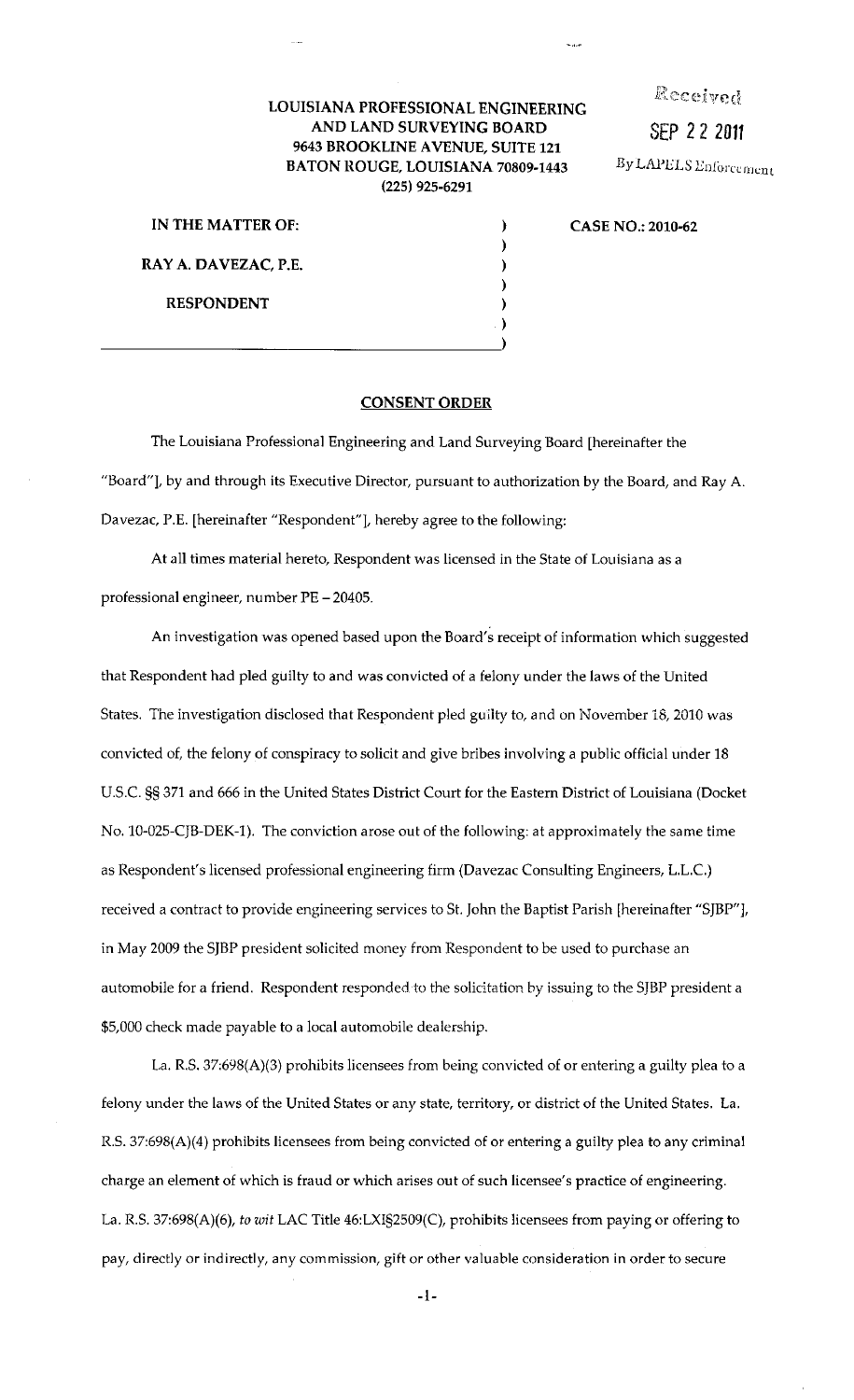work. La. R.S. 37:698(H) permits the Board to take disciplinary action against persons who violate La. R.S. 37:698(A)(3) and (4) and La. R.S. 37:698(A)(6), to *wit* LAC Title 46:LXI§2509(C). La. R.S. 37:698(A)(3), (4) and (6), La. R.S. 37:698(H) and LAC Title 46:LXI§2509(C) were in effect at all times material hereto.

~,,\_.

It is undisputed that **(a)** Respondent entered a guilty plea to and was convicted of a felony under the laws of the United States, **(b)** an element of the felony was fraud, (c) the felony arose out of Respondent's practice of engineering and **(d)** Respondent paid and/or offered to pay a commission, gift or other valuable consideration in order to secure work.

By letter dated June 16, 2011, the Board gave notice to Respondent that it was considering the preferral of charges against Respondent on the grounds that he may have violated **(a)** La. R.S. 37:698(A)(3), relative to being convicted of or entering a guilty plea to a felony under the laws of the United States or any state, territory, or district of the United States, **(b)** La. R.S. 37:698(A)(4), relative to being convicted of or entering a guilty plea to any criminal charge an element of which is fraud or which arises out of a licensee's practice of engineering and (c) La. R.S. 37:698(A)(6), *to wit* LAC Title 46:LXI§2509(C), relative to paying or offering to pay, directly or indirectly, any commission, gift or **other valuable consideration in order to secure work.** 

Wishing to dispense with the need for further disciplinary action and to conclude the instant proceeding without further delay and expense, for the purpose of this proceeding only, Respondent and the Board do hereby enter into this Consent Order, in which Respondent of his own free will consents to the issuance of a Consent Order by the Board, wherein Respondent agrees to **(a)** the revocation of his Louisiana professional engineer license, number PE-20405, **(b)** immediately cease and desist the practicing of and/or offering to practice engineering in Louisiana, (c) return his Louisiana certificete of professional engineering licensure and professional engineering seal to the Board, **(d)** pay administrative costs of six hundred thirty nine and 78/100 (\$639.78) dollars, and (e) the publication of this Consent Order on the Board's website and a summary of this matter in the Board's official journal, the Louisiana Engineer and Surveyor lournal, and the reporting of this matter to the National Council of Examiners for Engineering and Surveying (NCEES), identifying Respondent by name.

Respondent admits to violations of the referenced laws and/or rules regarding **(a)** being convicted of or entering a guilty plea to a felony under the laws of the United States or any state, territory, or district of the United States, **(b)** being convicted of or entering a guilty plea to any

-2-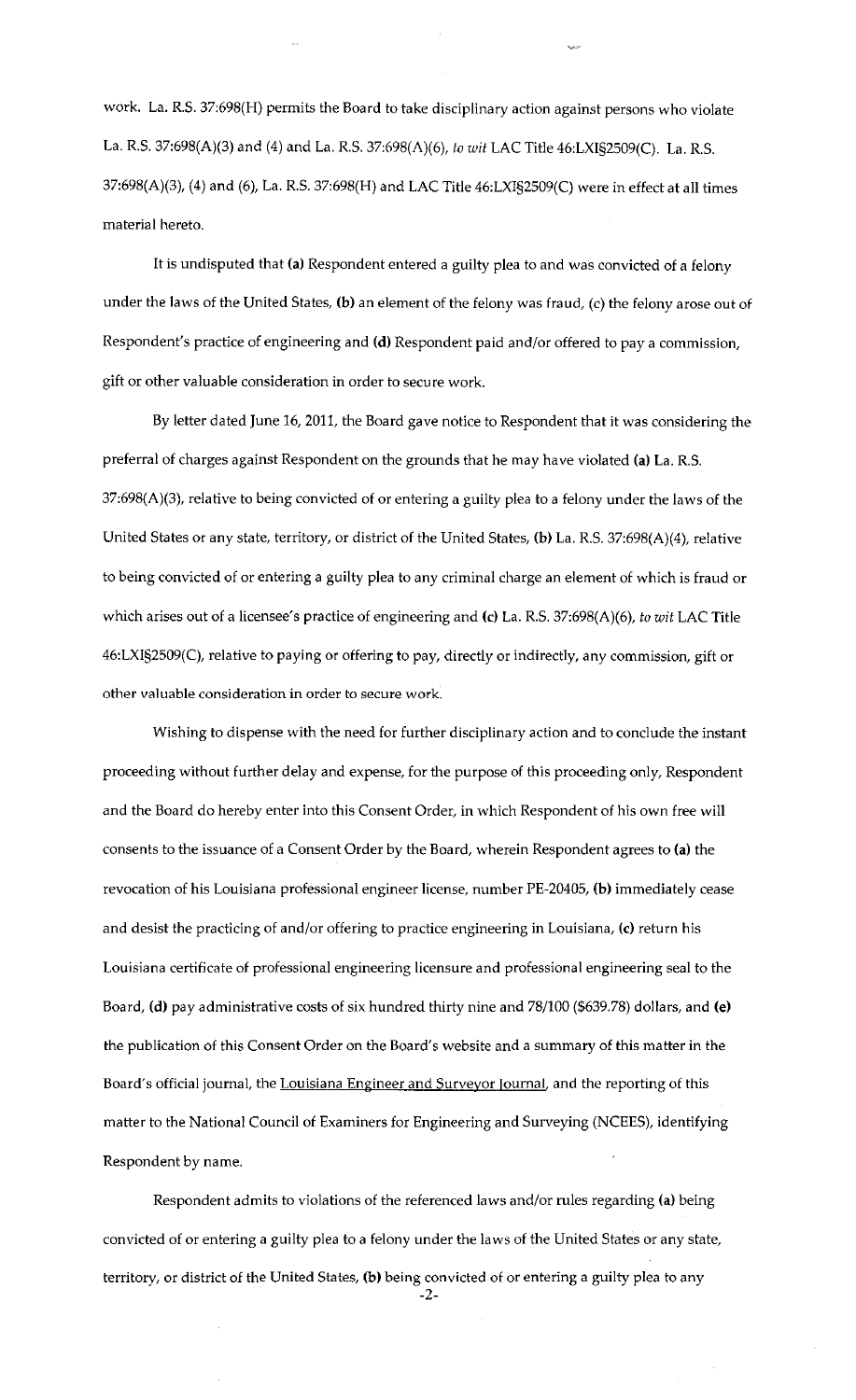criminal charge an element of which is fraud or which arises out of such licensee's practice of engineering and (c) paying or offering to pay, directly or indirectly, any commission, gift or other valuable consideration in order to secure work. Respondent acknowledges awareness of said laws and/or rules and states that he will comply with all applicable laws and rules henceforth. Respondent has been advised of his right to be represented by counsel before the Board and/or to appear at any hearing personally or by counsel and present witnesses and evidence in his own behalf, and he hereby waives this right and his right to appeal; and he states affirmatively that he has been afforded all administrative remedies due him under the law.

Therefore, in consideration of the foregoing and by signing this Consent Order, Respondent does hereby waive his right to a hearing before the Board, to the presenting of evidence and witnesses in his behalf, to Findings of Fact and Conclusions of Law in this case, and to judicial review of this Consent Order.

Respondent hereby represents (a) that he fully understands the meaning and intent of this Consent Order, including but not limited to its final and binding effect, (b) that he has voluntarily entered into this Consent Order and that no other promise or agreement of any kind has been made to or with him by any person whatsoever to cause the execution of this instrument and (c) that the sanctions set forth in this Consent Order do not prevent the Board from taking further disciplinary or enforcement action against Respondent on matters not specifically addressed in this Consent Order.

WHEREFORE, the Louisiana Professional Engineering and Land Surveying Board and Respondent agree that:

1. Respondent's Louisiana professional engineer license, number PE-20405, is hereby revoked; and

2. Respondent shall immediately cease and desist the practicing of and/or offering to practice engineering in Louisiana; and

3. Respondent shall return his Louisiana certificate of professional engineering licensure and professional engineering seal to the Board within ten (10) business days of the effective date of this Consent Order; and

4. Respondent shall pay administrative costs of six hundred thirty nine and 78/100 (\$639.78) dollars, which shall be tendered to the Board by certified check payable to the Board, due upon the signing of this Consent Order; and

-3-